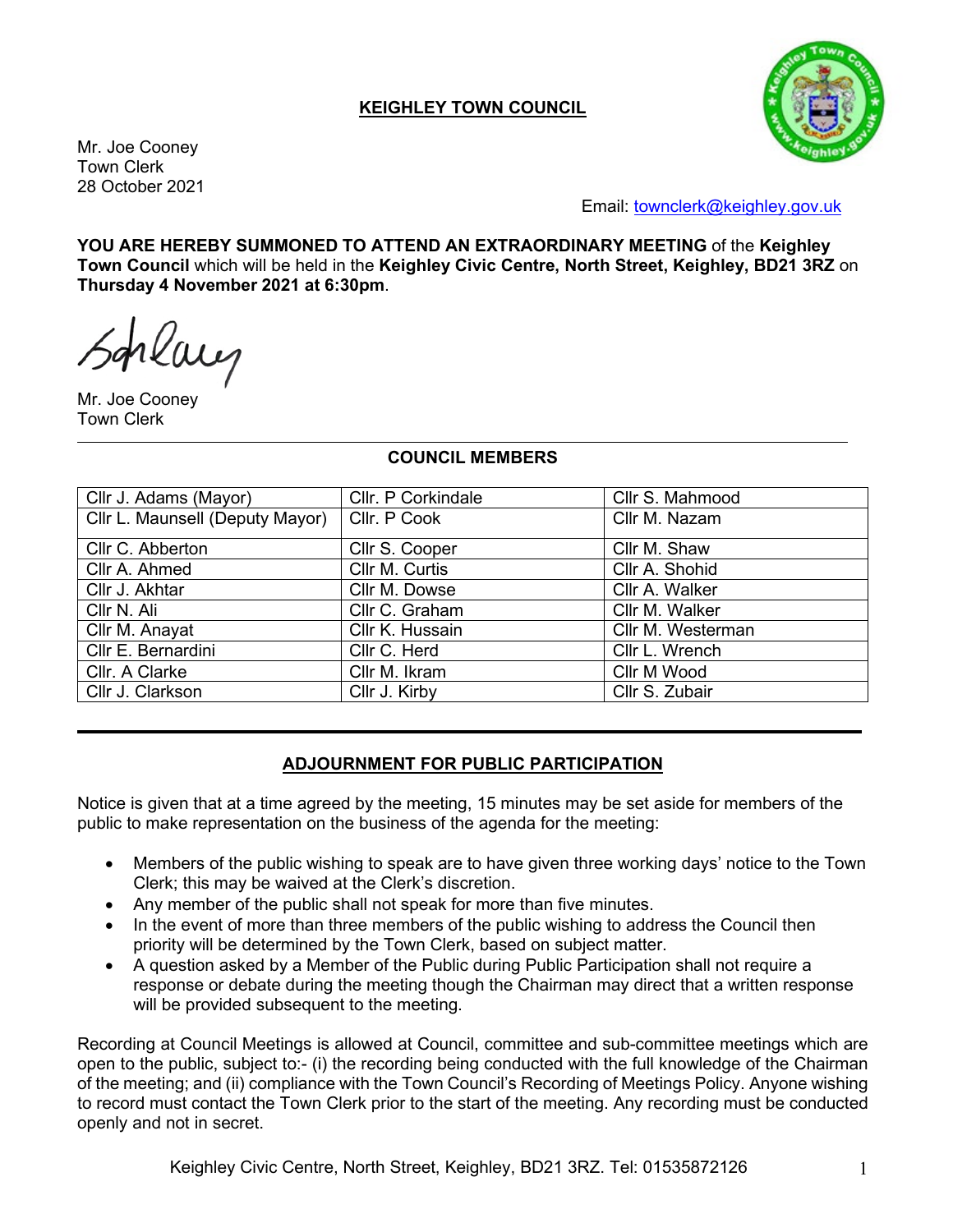## **AGENDA**

## **1. Introduction from Town Mayor**

Members are reminded to consult the Standing Orders regarding conduct at meetings. Member's attention is particularly drawn to Standing Order 1.

## **2. Apologies for absence**

### **3. Declarations of Interest.**

To receive declarations of interest under consideration on this agenda in accordance with the Localism Act 2011 s32 and The Relevant Authorities (Disclosable Pecuniary Interests) Regulations 2012.

Members are reminded that should you declare a pecuniary interest at ta meeting, it is your responsibility to inform the Monitoring Officer.

- i) Declarations of Interest from Members
- ii) Declarations of Interest from Officers

### **4. Public Question Time and Participation**

Members of the public are advised that they are welcome to ask questions about items on the Agenda. It is not always possible to give a verbal response at the meeting and questions may receive a written reply. No resolution can be made under this item.

#### **5. Minutes – For Decision**

To approve the minutes of the Keighley Town Council meeting held on Thursday 30 September 2021.

*Copy attached*

# **6. Leave of Absence – For Decision**

To approve a leave of absence for Cllr Cooper until 21 January 2022. The leave of absences is requested for medical reasons.

## **7. Date of next meeting – For Noting**

The next Town Council meeting will be held on Thursday 25 November 2021.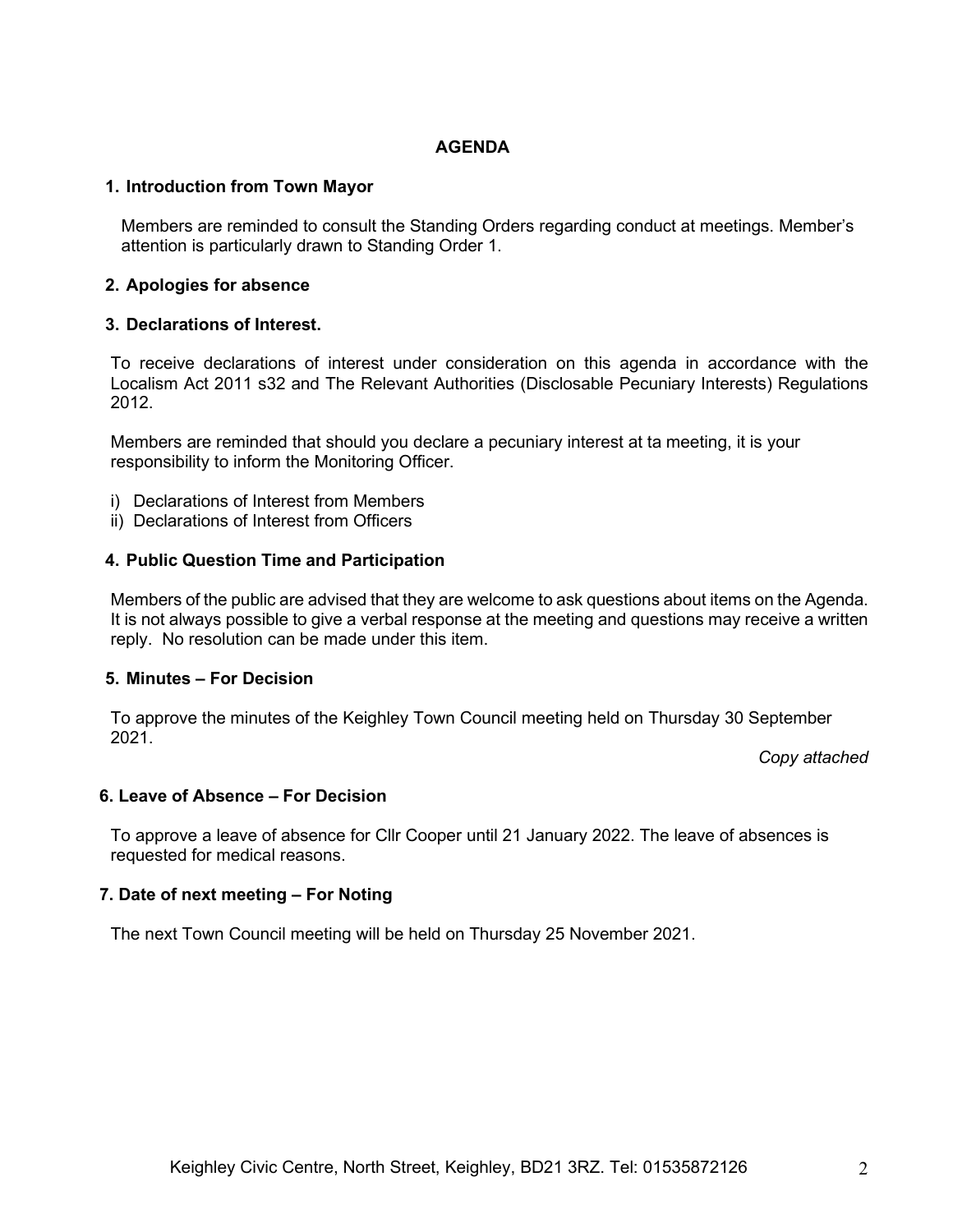# **OFFICER SUPPORT TO THE MEETING**

Officers scheduled to attend: Joe Cooney (Town Clerk) Pip Gibson (Assistant Town Clerk/CDO)

# **APOLOGIES**

Contact the office during normal opening hours (01535) 872126 Email: joe.cooney@keighley.gov.uk

Late apologies should be made by phone to the senior officer scheduled to attend.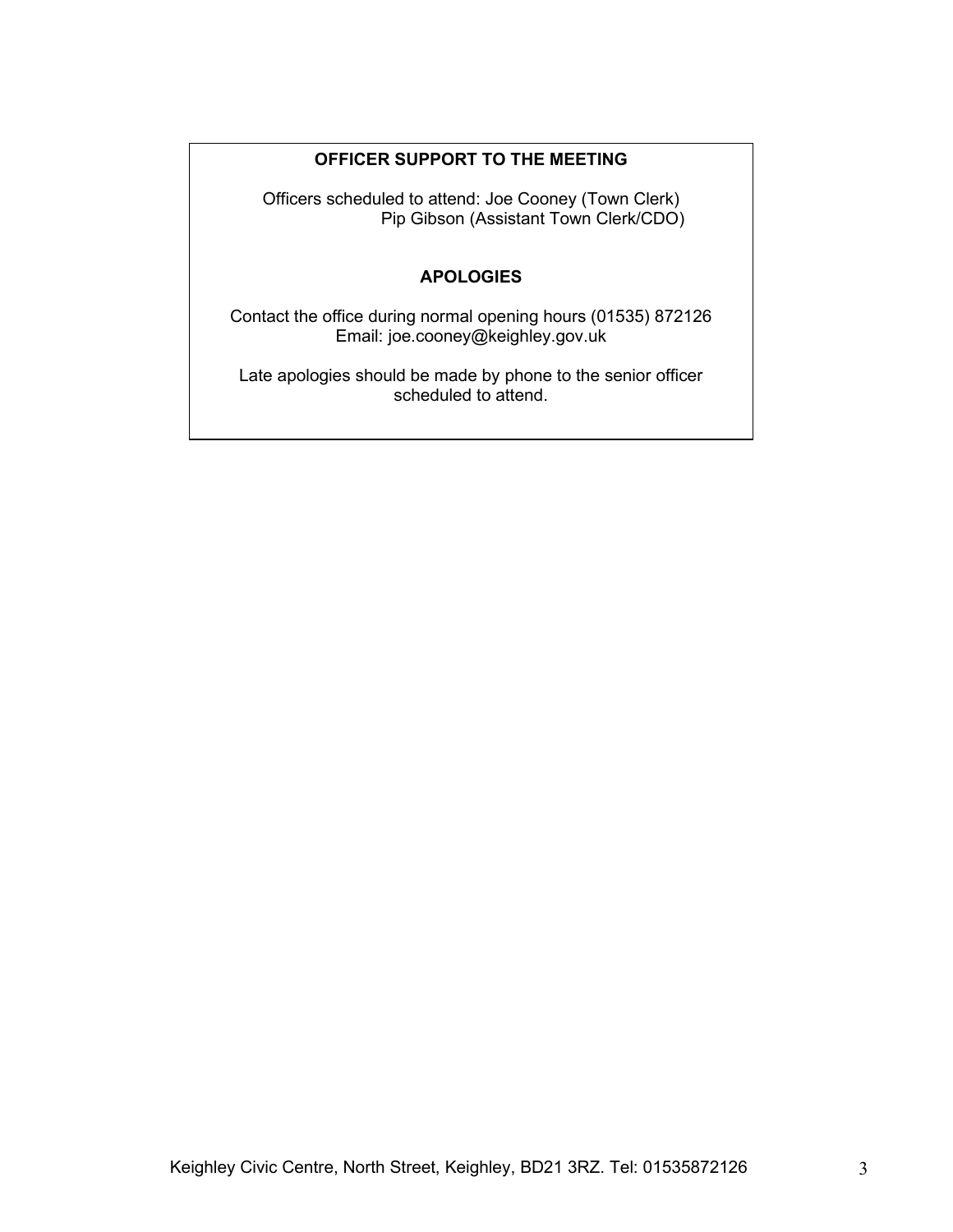

# **KEIGHLEY TOWN COUNCIL**

Minutes of the full council meeting of the Keighley Town Council held at Keighley College, Bradford Road, Keighley on Thursday 30 September 2021, 6:30pm.

### **Present**:

| Cllr J. Adams - Town Mayor | <b>Cllr Clarkson</b> | Cllr. K. Hussain  |
|----------------------------|----------------------|-------------------|
| Cllr L. Maunsell - Deputy  | Cllr M. Curtis       | Cllr A. Shohid    |
| <b>Town Mayor</b>          |                      |                   |
| Cllr C. Abberton           | Cllr M. Dowse        | Cllr M. Walker    |
| Cllr A. Ahmed              | Cllr C. Graham       | Cllr M. Westerman |
| Cllr N. Ali                | Cllr C. Herd         | Cllr L. Wrench    |
| Cllr M. Anayat             | Cllr J. Kirby        | Cllr M. Wood      |
| Cllr. J. Akhtar            | Cllr. M. Nazam       |                   |
| Cllr. A Clark              | Cllr M. Ikram        |                   |
| Cllr P. Corkindale         | Cllr P. Cook         |                   |

### **Also Present**:

Joe Cooney, Town Clerk Pip Gibson, Assistant Town Clerk Peter Clarke, RFO Inspector Khalid Khan Inspector John Barker

## **046/2021 (TC) Welcome & Fire Arrangements**

The Town Mayor welcomed everyone to the meeting and reminded those present of the arrangements should the fire alarm sound.

## **047/2021 (TC) Apologies**

**RESOLVED:** The following apologies be accepted from Cllr Shaw, Cllr Bernardini and Cllr A Walker.

## **048/2021 (TC) Declarations of Interest**

Cllr Clarkson declared a non-pecuniary interest in item 13 Yorkshire Day 2022 as he is a member of the Yorkshire Society

**RESOLVED:** There were no further declarations of interest under consideration on this agenda in accordance with the Localism Act 2011 s32 and the relevant Authorities (Disclosable Pecuniary Interests) Regulations 2012 from Members or Officers.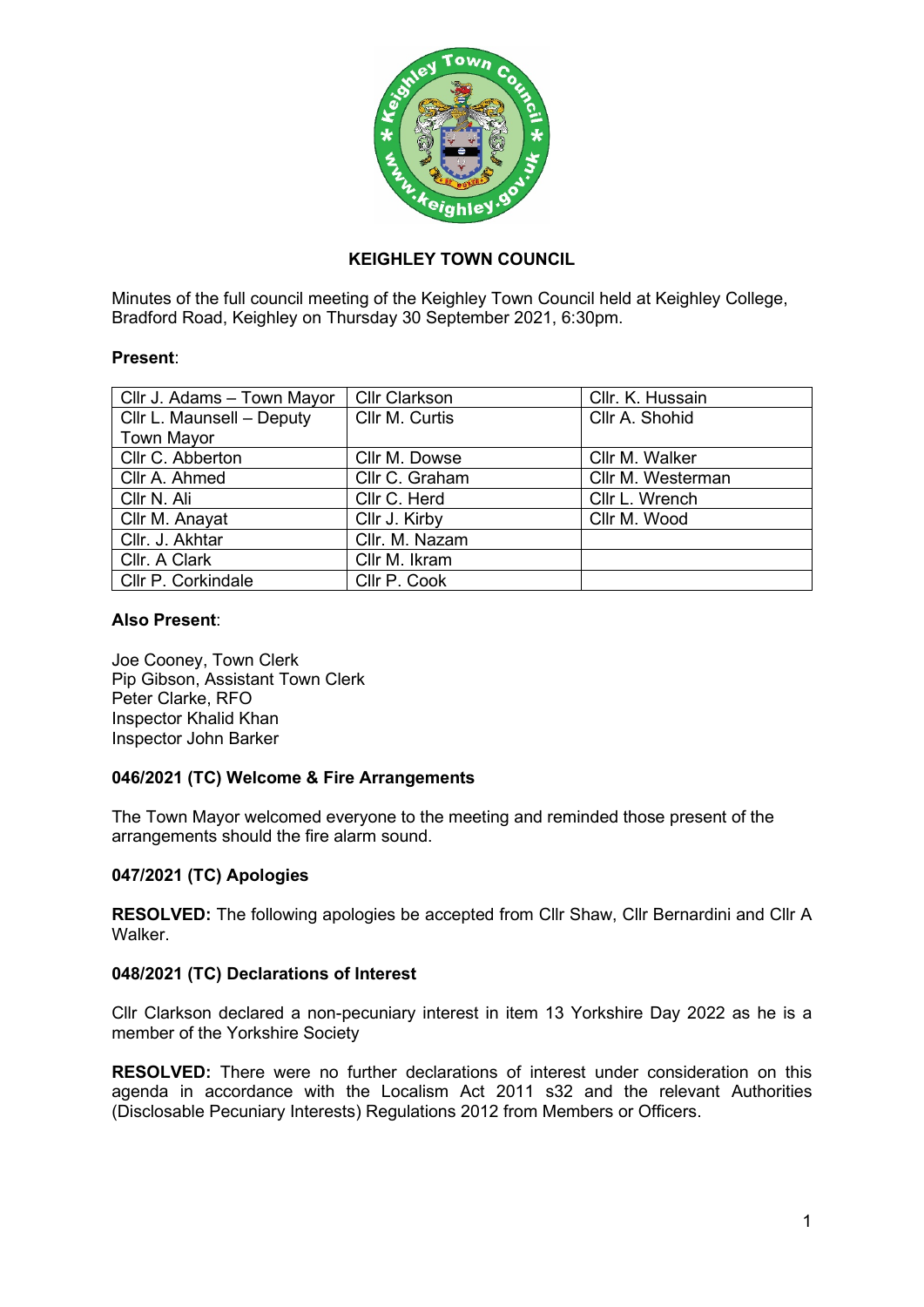# **049/2021 (TC) Public Question Time**

None.

# **050/2021 (TC) Town Mayor**

The Town Mayor welcomed Inspector Khan to the meeting. Inspector Khan retires from West Yorkshire Police in October. On behalf of the council the Mayor thanked Inspector Khan for his years of service to Keighley. Inspector Khan was presented with a small memento by the Town Mayor.

ii) To receive details of Mayoral Engagements The Town Mayor has carried out the following engagements School Achievers Awards Keighley Social Lights Lund Park Fun day Men of Worth Queens Award Presentation Hiroshima vigil Gary Pedley remembrance Action Point Services Sponsored Walk Keighley to Skipton Keighley Cougars Pride Match Latifiah Academy Pride flag raising Project 6 Garden party Keighley Pride weekend Mayors afternoon tea Carrom tournament Sue Belcher centre fun day People first – cook and book showcase Norwood House 36th anniversary Ingrow School visit Dockroyd Graveyard Trust Bangladeshi Community support awards Community Awards Keighley College – public services students

## **051/2021 (TC) Minutes**

**RESOLVED** to confirm the minutes of the meeting held on Thursday 22 July 2021 be confirmed as a true record of the proceedings and signed by the Chair**.**

## **052/2021 (TC) Reports from District Councillors and Invited Guests**

i) District Councillors

Cllr Nazam informed council a report on the North Street Green space will be presented to the Executive of Bradford Council on 2 November 2021.

ii) Invited Guests

Keighley Social Enterprise

The Town Mayor welcomed representatives of Social Enterprises who would update Council on their work and also the application for Keighley to be recognised as a Social Enterprise Town.

Council received presentations from Helen O'Connell of Treacle.me and from Phil and Helen from Discovery Tai Chi.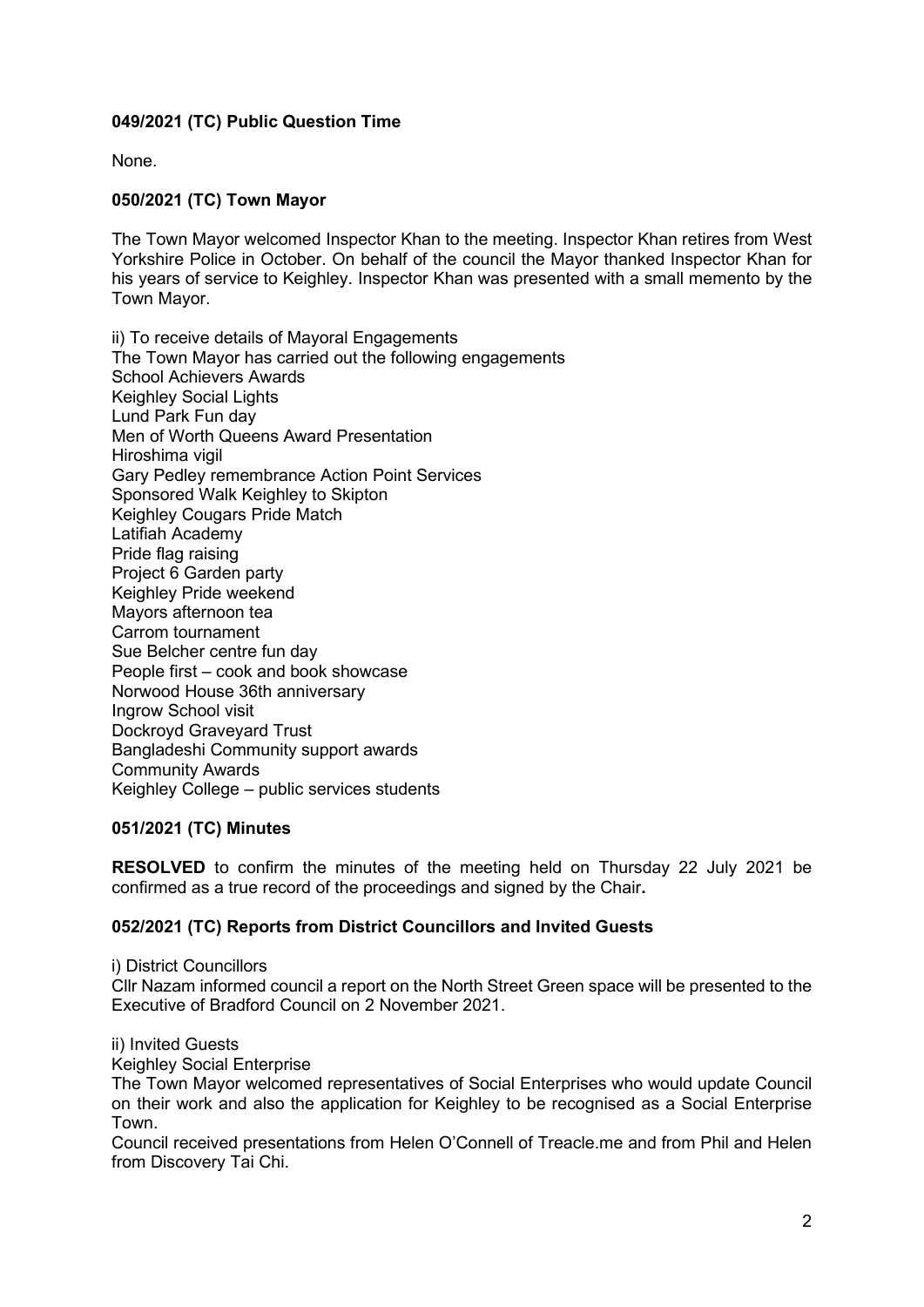Keighley Creative

Council received a presentation from Caroline Ward on the work of Keighley Creative and the upcoming Keighley Arts & Film Festival

Keighley Sew Pride project

Council received a presentation from Sophie Powell on the Keighley Sew Pride project and the next steps in the project.

## **053/2021 (TC) Committee Minutes**

i) **RESOLVED** to confirm the minutes of the Human Resources Committee held 15 June 2021 be confirmed as a true record.

ii) **RESOLVED** to confirm the minutes of the Watch and Transport Committee held on 7 June 2021 be confirmed as a true record.

iii) **RESOLVED** to confirm the minutes of the Policies and Governance Committee held on 1 June 2021 be confirmed as a true record.

iv) **RESOLVED** to confirm the minutes of the Planning Committee held on 8 June 2021 be confirmed as a true record.

v) **RESOLVED** to confirm the minutes of the Planning Committee held on 22 June 2021 be confirmed as a true record.

vi) **RESOVLVED** to confirm the minutes of the Planning Committee held on 13 July 2021 be confirmed as a true record.

vii) **RESOLVED** to confirm the minutes of the Planning Committee held on 27 July 2021 be confirmed as a true record.

viii) **RESOLVED** to confirm the minutes of the Planning Committee held on 10 August 2021 be confirmed as a true record.

ix) **RESOLVED** to confirm the minutes of the Planning Committee held on 24 August 2021 be confirmed as a true record.

x) **RESOLVED** to confirm the minutes of the Finance and Audit Committee held on 21 June 2021 be confirmed as a true record.

xi) **RESOLVED** to confirm the minutes of the Finance and Audit Committee held on 19 July 2021 be confirmed as a true record.

xii) **RESOLVED** to confirm the minutes of the Events and Leisure Committee held on 17 June 2021 be confirmed as a true record.

xiii) **RESOLVED** to confirm the minutes of the Events and Leisure Committee held on 15 July 2021 be confirmed as a true record.

xiv) **RESOLVED** to confirm the minutes of the Events and Leisure Committee held on 29 July 2021 be confirmed as a true record.

xv) **RESOLVED** to confirm the minutes of the Civic Centre and Strategy Committee held on 23 June 2021 be confirmed as a true record.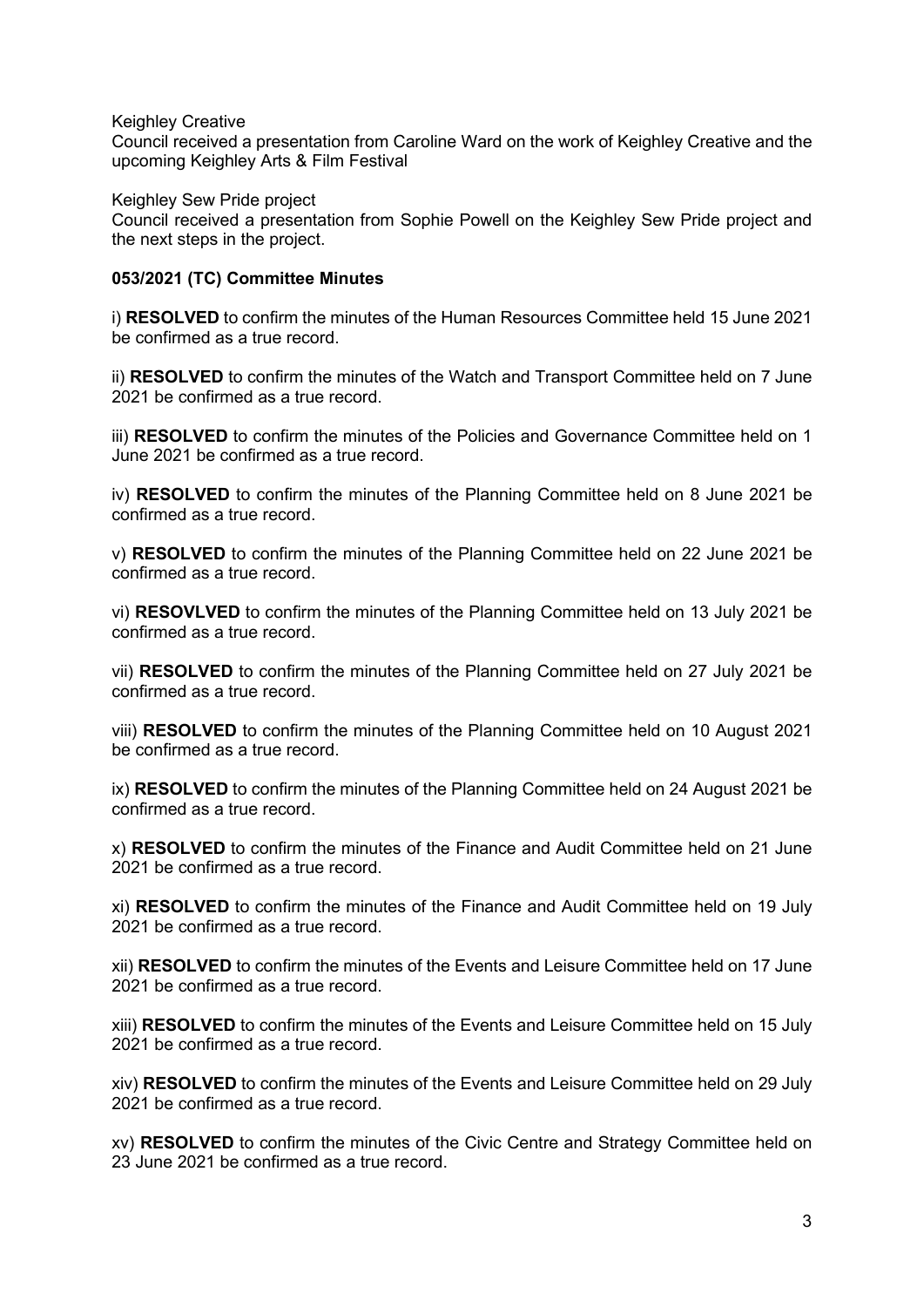xvi) **RESOLVED** to confirm the minutes of the Allotment and Landscapes Committee held on 14 June 2021 be confirmed as a true record.

# **054/2021 (TC) Town Plan**

Members considered a report from the Assistant Town Clerk/CDO on the Town Plan progress.

**RESOLVED** members noted the progress of the Town Plan objectives

**RESOLVED** members agreed to add the words "multi-cultural" into key objective AC001.

## **055/2021 (TC) Committee Vacancies**

Members noted the planning committee currently has two vacancies.

Cllr Kamal Hussain proposed by Cllr Ahmed, seconded by Cllr Maunsell to fill one of the vacancies.

**RESOLVED** to appoint Cllr Hussain to the Planning Committee.

## **056/2021 (TC) CCTV Policy**

Members considered a recommendation from the Policies & Governance committee to adopt a new CCTV Policy

The following amendments to the policy were proposed by Cllr Clarkson and seconded by Cllr Anayat

The policy name be amended to Civic Centre CCTV Policy

In section 4.1, third bullet point, final sentence, the word OR be removed.

**RESOLVED** to accept both amendments to the policy

**RESOLVED** to adopt the Civic Centre CCTV Policy.

## **057/2021 (TC) Guardhouse Allotments Site**

Members considered a request from the Allotments & Landscape Committee for an additional sum of £10,000 to address health & safety issues at Guardhouse allotments

**RESOLVED** to approve the request for £10,000 to be funded from the general reserves.

**RESOLVED** to request a report be presented to council once the work has been undertaken.

## **058/2021 (TC) Yorkshire Day 2022**

Members considered a report from the Town Clerk detailing a request for £10,000 towards Yorkshire Day 2022 celebrations

**RESOLVED** to approve the request for £10,000 to be funded from general reserves.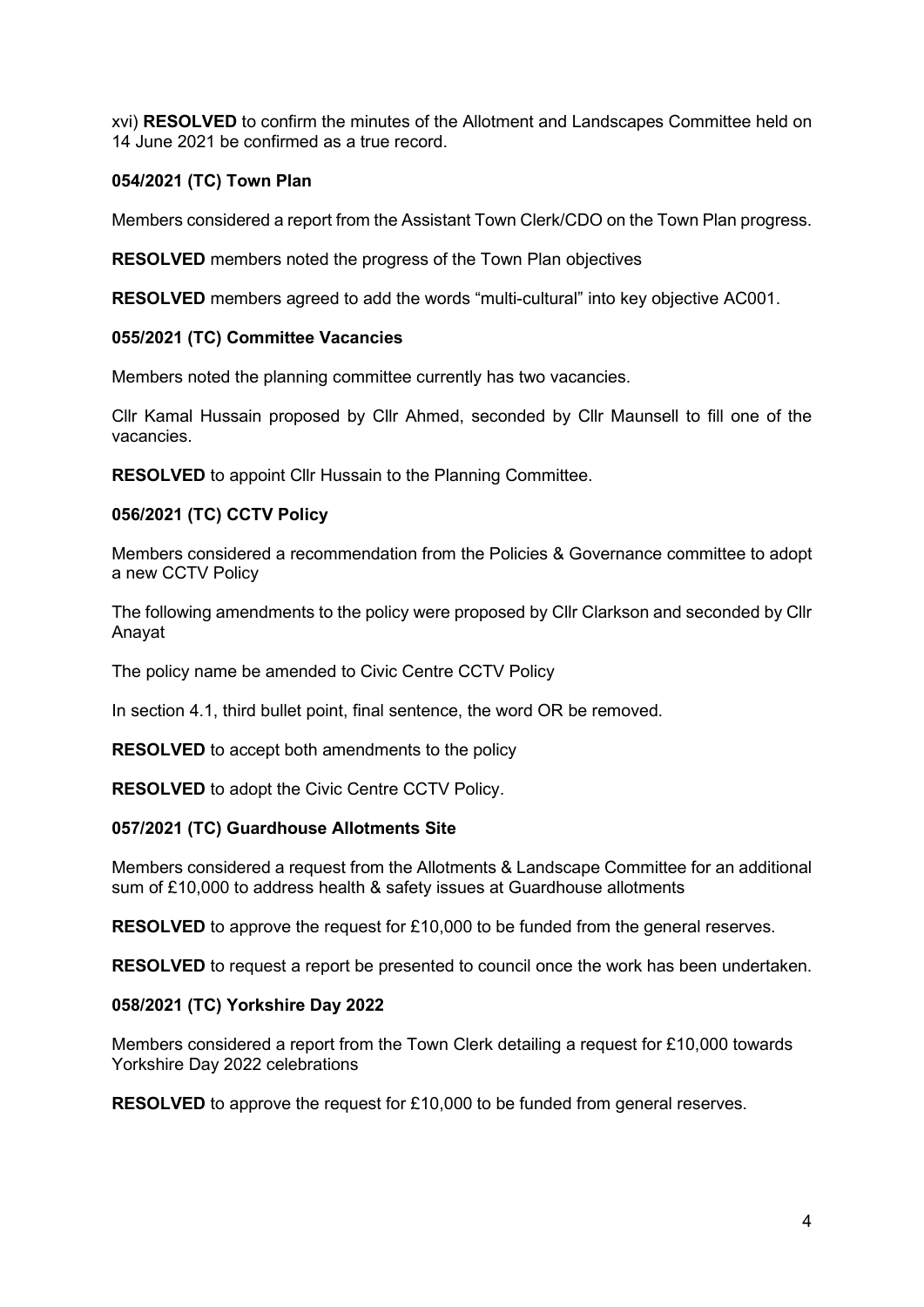## **059/2021 (TC) Christmas working arrangements**

Members considered a recommendation from the Human Resources Committee to close the offices on Friday 24 December 2021 and provide staff members with an additional days leave.

**RESOLVED** to accept the recommendation from the Human Resource Committee to provide employees with an additional days annual leave on Friday 24 December 2021, in addition to the statutory bank holidays on Monday 27, Tuesday 28 December 2021 and Monday 3 January 2022.

### **060/2021 (TC) Climate Change Action Plan**

Members considered a report from the Assistant Town Clerk/CDO on the Climate Change Action Plan

**RESOLVED** members noted the report

**RESOLVED** members requested an update in January 2022.

#### **061/2021 (TC) Notices of Motion**

i) Anti-Discrimination

Proposed by Cllr Maunsell and Seconded by Cllr Curtis

#### **RESOLVED** to:

- 1. Keighley Town Council reiterates its commitment to be an Anti-Discrimination Council and that it believes that no-one should be discriminated against due to their age, gender, race, beliefs, religious views, sex, sexual orientation or any other relevant characteristics.
- 2. Keighley Town Council adopts the IHRA definition of Anti-Semitism and the All-Party Parliamentary Group on British Muslims' definition of Islamophobia.
- 3. Keighley Town Council asks that the Policies and Governance Committee reviews all relevant Council policies and procedures to ensure that they meet the highest of standards in terms of tackling discrimination and amends them, as appropriate, to incorporate the above definitions and any others which the committee deems appropriate.
- 4. Keighley Town Council adds a target to the Town Plan which will include its commitment to being an Anti-Discrimination Council.

#### ii) **ii) Community Governance Review**

Proposed by Cllr Maunsell and Seconded by Cllr Curtis

In 2022, Keighley Town Council will have been in existence for 20 years. This milestone provides the opportunity to review the current council structure to ensure it is fir for purpose for the next 10-15 years. The Community Governance Review would be undertaken by Bradford MDC and must be completed within 12 months of a valid request being submitted to them. Therefore, council resolves to: